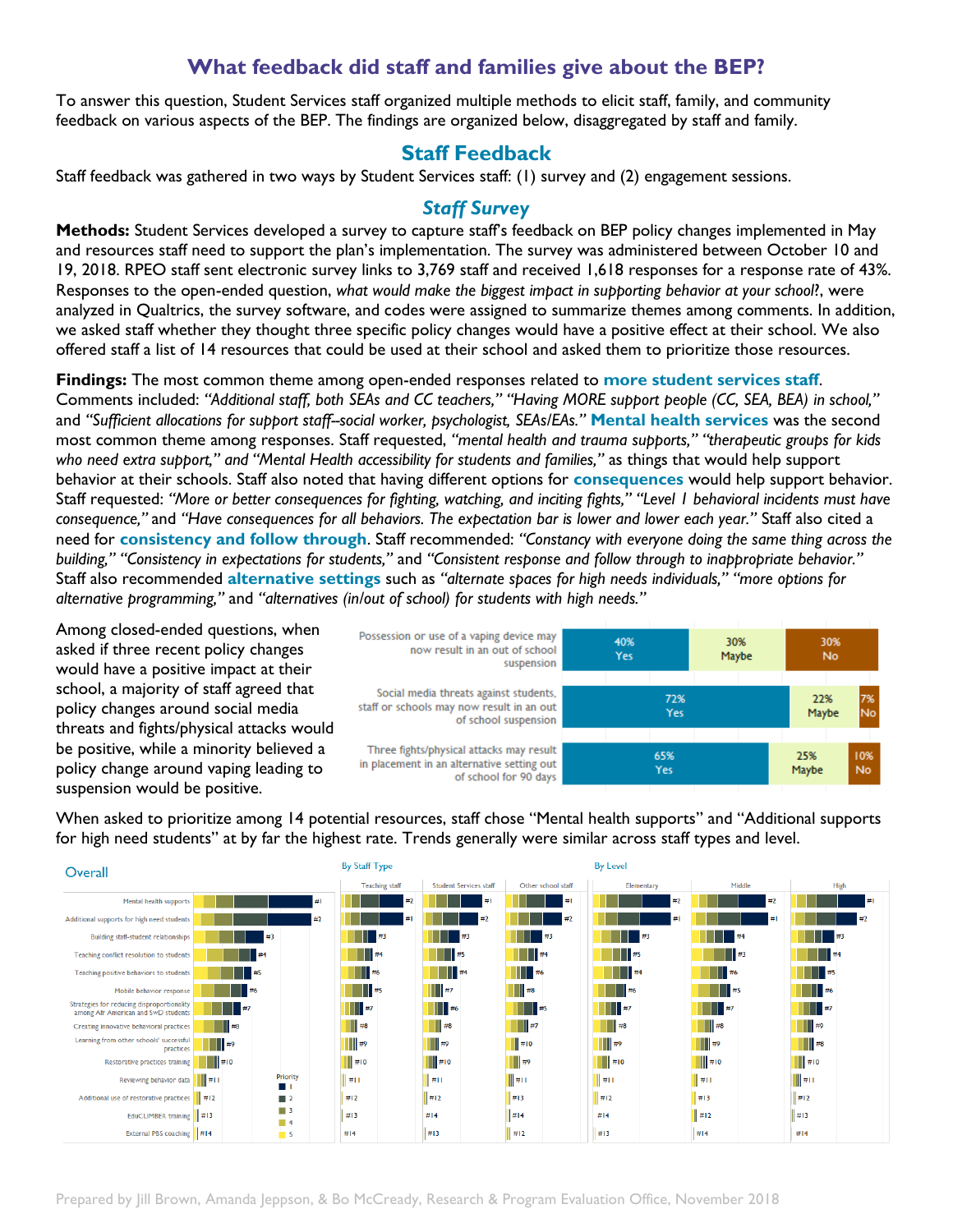### *Staff Engagement Sessions*

**Methods:** While hosting six engagement sessions with over 240 staff members from at least 12 schools (ranging between 14 and 85 people), Student Services staff took notes in Google Docs of the large group conversations centering on the Behavior Education Plan. RPEO staff downloaded the notes as Word documents, then uploaded them into NVivo, a software program used for qualitative analysis. We used coding, a way of organizing and sorting qualitative data that involves assigning labels, or codes, to each comment or response. Using the constant comparative method, we isolated the **major themes** below. Quotes were taken from the session notes.

**Findings:** When participants articulated strengths or aspects of the Behavior Education Plan they believed were working, they mentioned items such as *"It is a plan and there is a process,"* and *"Students having a chance to fix [their] behavior is great."* However, the majority of participant responses related to challenges and unmet needs of the Plan. Many called for **additional staff**: *"We need more people!"* indicated one participant, and another observed, *"We need more support staff and more hands in the classroom. We need to quickly put out fires in the classroom with people that are welltrained."* Some participants specified needing more SEAs, school psychologists, and social workers. As one participant said, *"Even if we have the greatest plan, it's meaningless if we don't have the people to implement it."* Participants also recognized a need for **student supports**, including mental health supports, academic supports, alternative options, and education around behavior. *"We need to offer support as they walk into the door. Academic supports are critical!"* urged one participant, while another emphasized, *"Academics and behavior are so linked. Academic difficulties often cause behaviors."* Another participant suggested, *"We need more elementary options for alternative placements."* **Consequences and concerns around existing interventions** surfaced in conversations, with participants wondering about how *"kids seem to feel they can do anything, and there's nothing teachers can do."* Some staff were concerned about *"no consequences,"* as participants expressed concern around the idea that *"If we give kids zero consequences, they think they can behave that way in public."* **Resources** (including time) emerged as a critical point for staff too. One participant desired *"A thorough review of allocation and use of resources."* Another lamented, *"Trying to correct the culture, but not [having] enough resources."* **Additional training and staff support** surfaced in conversations as well. *"We need consistent training of all staff,"* urged one participant, *"Teachers need support, not blame."* Another questioned, *"How are we supporting teachers to use best practices to support their students in classrooms?"* Others described the **challenges faced when working with high needs students** (e.g., those with intense needs, and those that have Tier 3 needs). One participant said, *"There are a handful of students that are tying up all of our systems at a school."*

### **Family-Specific Feedback: Engagement Sessions**

**Methods:** Student Services staff hosted four engagement sessions with over 55 family participants (mostly white). During these large-group discussions (ranging between 10 and 20 people) on the Behavior Education Plan, a Student Services staff member took notes in Google Docs. Then, RPEO staff downloaded and uploaded them into NVivo again, where coding took place. Again, the constant comparative method was used to isolate **major themes** detailed below. Quotations were taken from the provided notes.

**Findings**: When participants described what they thought was working about the Behavior Education Plan, they honed in on relationship-building and restorative practices. The majority of conversations in these sessions revealed challenges or needs related to the Plan. Families thought schools could use **additional staff** and staff with particular characteristics. *"More Student Services staff needed at elementary schools,"* recommended one participant, while another emphasized, *"More teachers and staff allocation. I'm afraid for what I hear from teachers. High levels of stress. We need more folks to help them do what they do best."* Others believed more African American staff, more male staff, and more female security staff would be helpful. When describing concerns around **consequences**, a participant observed, *"Students see students fighting and then they're in class an hour later or at football practice. If there's no consequence then kids feel empowered to do anything."* There was a general perception of a lack of consequences, with one participant questioning, *"…can there be quick changes to put more consequences back in place? I'm seeing bad habits developed in my son's kindergarten class. We're losing staff, we're losing families. Teachers seem to feel they can't do anything about it."* Another discussed hearing about this perception of no consequences: *"My experience has been that students have gotten the impression that they can do whatever they want and there's not going to be any consequence."* Participants also described concerns related to **documentation and accountability**. In particular they described concerns about the system, inaccurate or inconsistent documentation practices, and the types of data being collected. *"If our District focus is on a certain variable,"* began one participant, *"that creates a culture among staff to hesitate to do anything that will make that data look worse."* Other participants focused on **relationships**, with some noting its importance, others describing the challenges, and still others discussing the foundation of those relationships: trust and respect. While one participant recognized that the perception is more about loving kids and the solution is based on relationships, this participant said, *"That's ridiculous. There need to be boundaries*